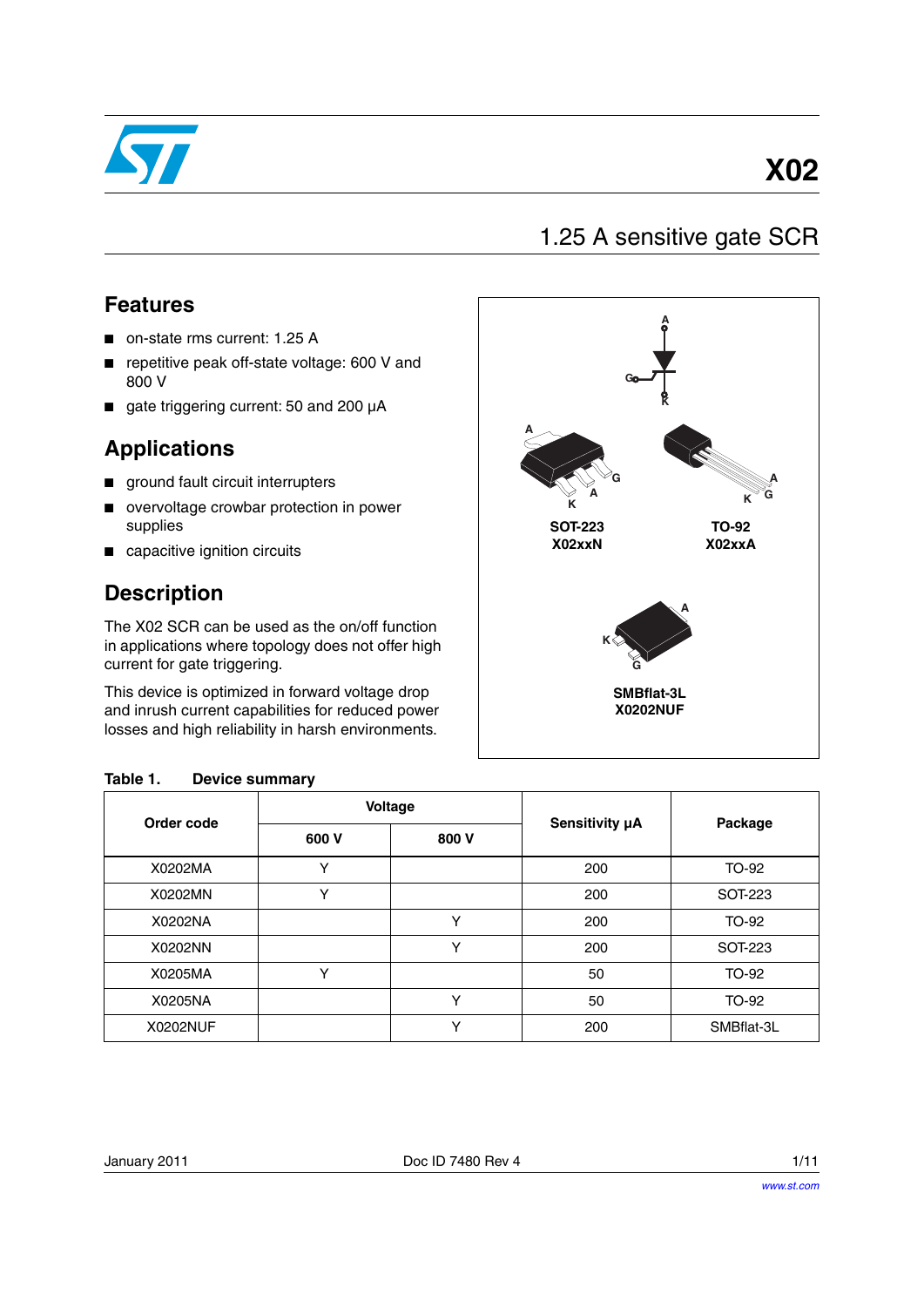# **1 Characteristics**

| Symbol                             | <b>Parameter</b>                                                                                    |                  |                                   | <b>Value</b>                       | <b>Unit</b>  |
|------------------------------------|-----------------------------------------------------------------------------------------------------|------------------|-----------------------------------|------------------------------------|--------------|
|                                    |                                                                                                     | TO-92            | $T_1 = 63 °C$                     |                                    |              |
| $I_{T(RMS)}$                       | On-state rms current (180 °Conduction angle)                                                        | SOT-223          | $T_{tab}$ = 99 °C                 | 1.25                               | A            |
|                                    |                                                                                                     | SMBflat-3L       | $T_{tab}$ = 111 °C                |                                    |              |
|                                    |                                                                                                     | TO-92            | $T_1 = 63 °C$                     | 0.8                                | A            |
| $IT_{(AV)}$                        | Average on-state current (180 °Conduction angle)                                                    | SOT-223          | $T_{tab}$ = 99 °C                 |                                    |              |
|                                    |                                                                                                     | SMBflat-3L       | $T_{\text{tab}} = 111 \text{ °C}$ |                                    |              |
| $I_{TSM}$                          |                                                                                                     | $t_{p} = 8.3$ ms |                                   | 25                                 | A            |
|                                    | Non repetitive surge peak on-state current                                                          | $t_{p} = 10$ ms  | $T_i = 25 °C$                     | 22.5                               |              |
| $I^2t$                             | I <sup>t</sup> Value for fusing                                                                     | $t_p = 10$ ms    | $T_i = 25 °C$                     | 2.5                                | $A^2s$       |
| di/dt                              | Critical rate of rise of on-state current<br>$I_G = 2 \times I_{GT}$ , t <sub>r</sub> $\leq 100$ ns | $F = 60$ Hz      | $T_i = 125 °C$                    | 50                                 | $A/\mu s$    |
| l <sub>GM</sub>                    | Peak gate current                                                                                   | $t_n = 20 \mu s$ | $T_i = 125 °C$                    | 1.2 <sub>2</sub>                   | A            |
| $P_{G(AV)}$                        | Average gate power dissipation                                                                      |                  | $T_i = 125 °C$                    | 0.2                                | W            |
| $\mathsf{T}_{\text{stg}}$<br>$T_i$ | Storage junction temperature range<br>Operating junction temperature range                          |                  |                                   | $-40$ to $+150$<br>$-40$ to $+125$ | $^{\circ}$ C |

### Table 2. Absolute ratings (limiting values, T<sub>J</sub> = 25 °C unless otherwise specified)

### Table 3.  $\quad$  Electrical characteristics (T<sub>J</sub> = 25  $^{\circ}$ C unless otherwise specified)

| Symbol          | <b>Test conditions</b>                                                               |      | X0202 | X0205 | Unit |           |
|-----------------|--------------------------------------------------------------------------------------|------|-------|-------|------|-----------|
|                 |                                                                                      | Min. |       | 20    | μA   |           |
| $I_{GT}$        | $V_D = 12 V, R_1 = 140 \Omega$                                                       |      | Max.  | 200   |      |           |
| $V_{GT}$        |                                                                                      |      | Max.  | 0.8   |      | V         |
| $V_{GD}$        | $T_i = 125 °C$<br>$V_D = V_{DRM}$ , $R_L = 3.3$ k $\Omega$ , $R_{GK} = 1$ k $\Omega$ |      | Min.  | 0.1   |      | v         |
| $V_{\text{RG}}$ | $I_{\text{RG}}$ = 10 µA                                                              |      | Min.  | 8     |      | v         |
| Iн              | $I_T = 50$ mA, $R_{GK} = 1$ k $\Omega$                                               |      | Max.  | 5     |      | mA        |
| I <sub>L</sub>  | $I_G = 1$ mA, $R_{GK} = 1$ k $\Omega$                                                |      | Max.  | 6     |      | mA        |
| dV/dt           | $V_D = 67\% V_{DRM}$ , R <sub>GK</sub> = 1 kΩ<br>$T_i = 110 °C$                      |      | Min.  | 10    | 15   | $V/\mu s$ |

#### **Table 4. Static electrical characteristics**

| Symbol          | <b>Test conditions</b>                         | X0202          | X0205 | Unit |     |    |
|-----------------|------------------------------------------------|----------------|-------|------|-----|----|
| V <sub>TM</sub> | $I_{TM}$ = 2.5 A, $t_p$ = 380 µs               | $T_i = 25 °C$  |       | 1.45 |     |    |
| V <sub>TO</sub> | Threshold voltage                              | $T_i = 125 °C$ |       | 0.9  |     |    |
| $R_{d}$         | Dynamic resistance                             |                |       | Max. | 200 |    |
| <b>IDRM RRM</b> | $V_{DRM}$ = $V_{RRM}$ , R <sub>GK</sub> = 1 kΩ | $T_i = 25 °C$  |       | 5    |     | μA |
|                 |                                                | $T_i = 125 °C$ |       | 500  |     | μA |

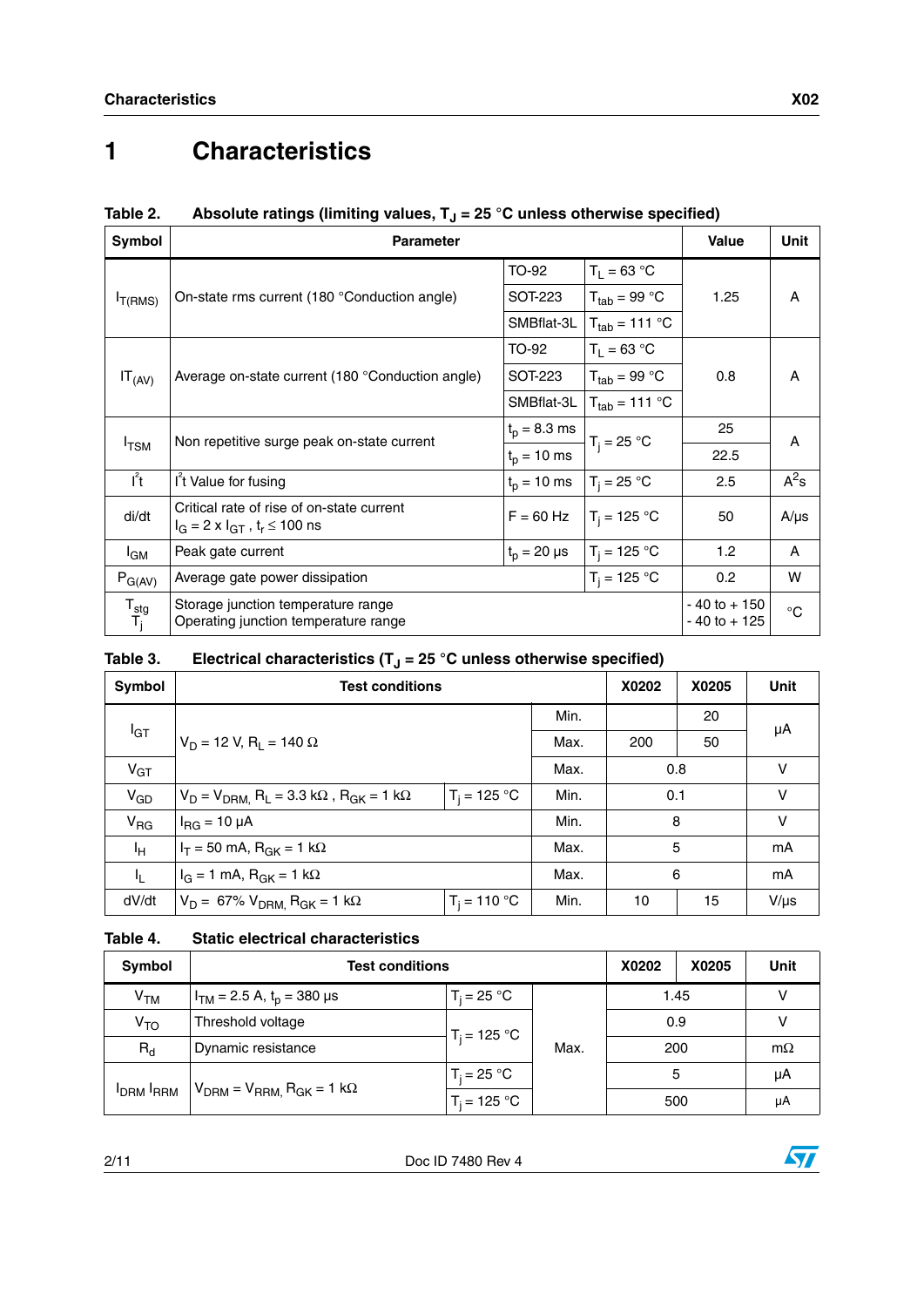| Symbol        | <b>Parameter</b>         | <b>Value</b>            | <b>Unit</b> |    |               |  |
|---------------|--------------------------|-------------------------|-------------|----|---------------|--|
| $R_{th(i-l)}$ | Junction to leads (DC)   | TO-92                   |             | 60 |               |  |
| $R_{th(j-t)}$ | Junction to tab (DC)     | SOT-223                 | Max.        | 25 | $\degree$ C/W |  |
| $R_{th(j-t)}$ | Junction to tab (DC)     | SMBflat-3L              |             | 14 |               |  |
|               |                          |                         | TO-92       |    | 150           |  |
| $R_{th(j-a)}$ | Junction to ambient (DC) | $S = 5$ cm <sup>2</sup> | SOT-223     |    | 60            |  |
|               |                          |                         | SMBflat-3L  |    | 75            |  |

#### **Table 5. Thermal resistances**

 **Figure 1. Maximum average power dissipation versus average on-state current (full cycle)**





#### **Figure 3. Average and DC on-state current versus ambient temperature**





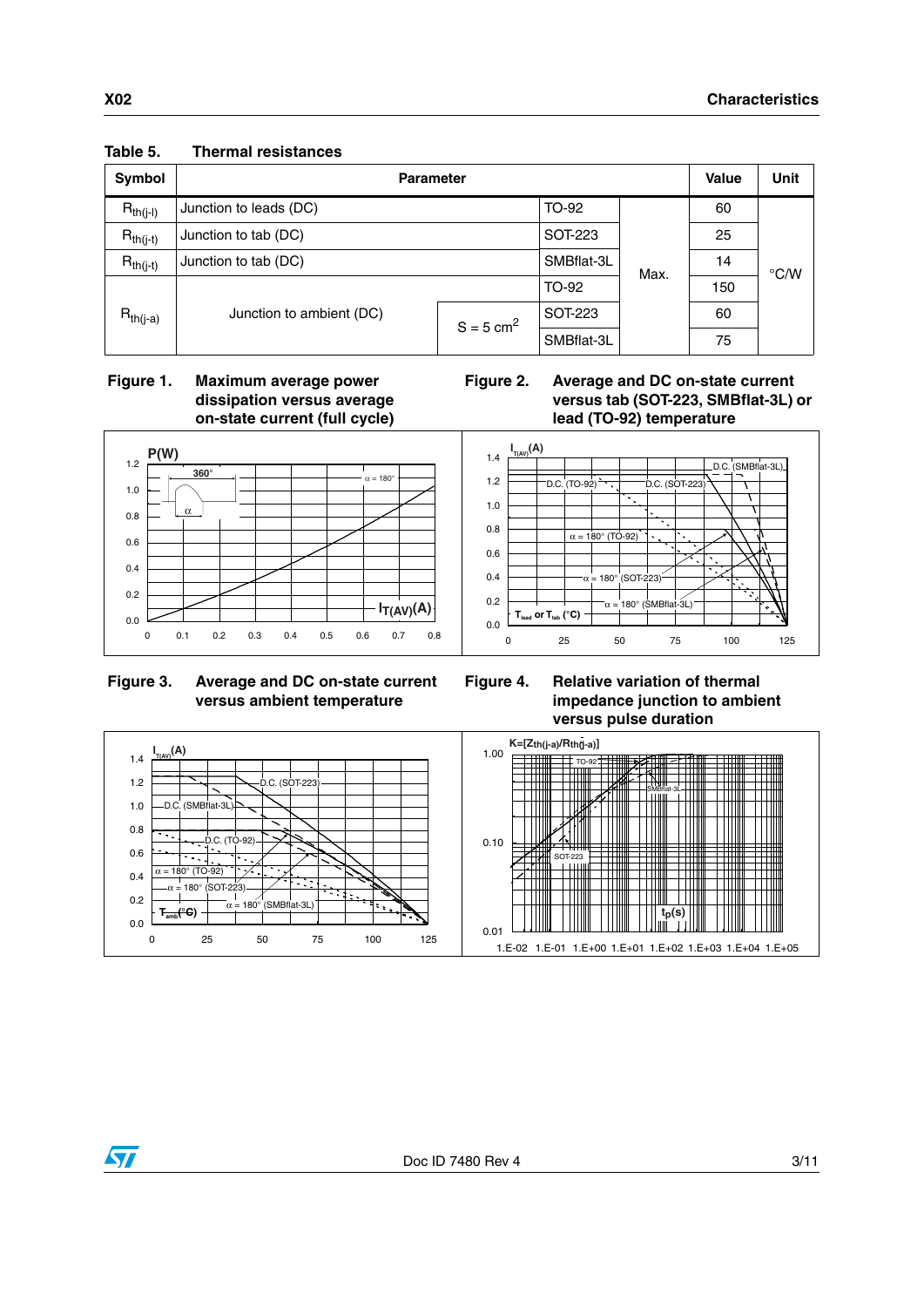#### **Figure 5. Relative variation of triggering, holding and latching current versus junction temperature**





#### **Figure 7. Relative variation of dV/dt immunity versus gate-cathode resistance (typical values)**

**Figure 8. Relative variation of dV/dt immunity versus gate-cathode capacitance (typical values)**



 **Figure 9. Surge peak on-state current versus number of cycles**



**Figure 10. Non repetitive surge peak on state current for a sinusoidal pulse and corresponding value of I2T** 



 $\bm{\varPi}$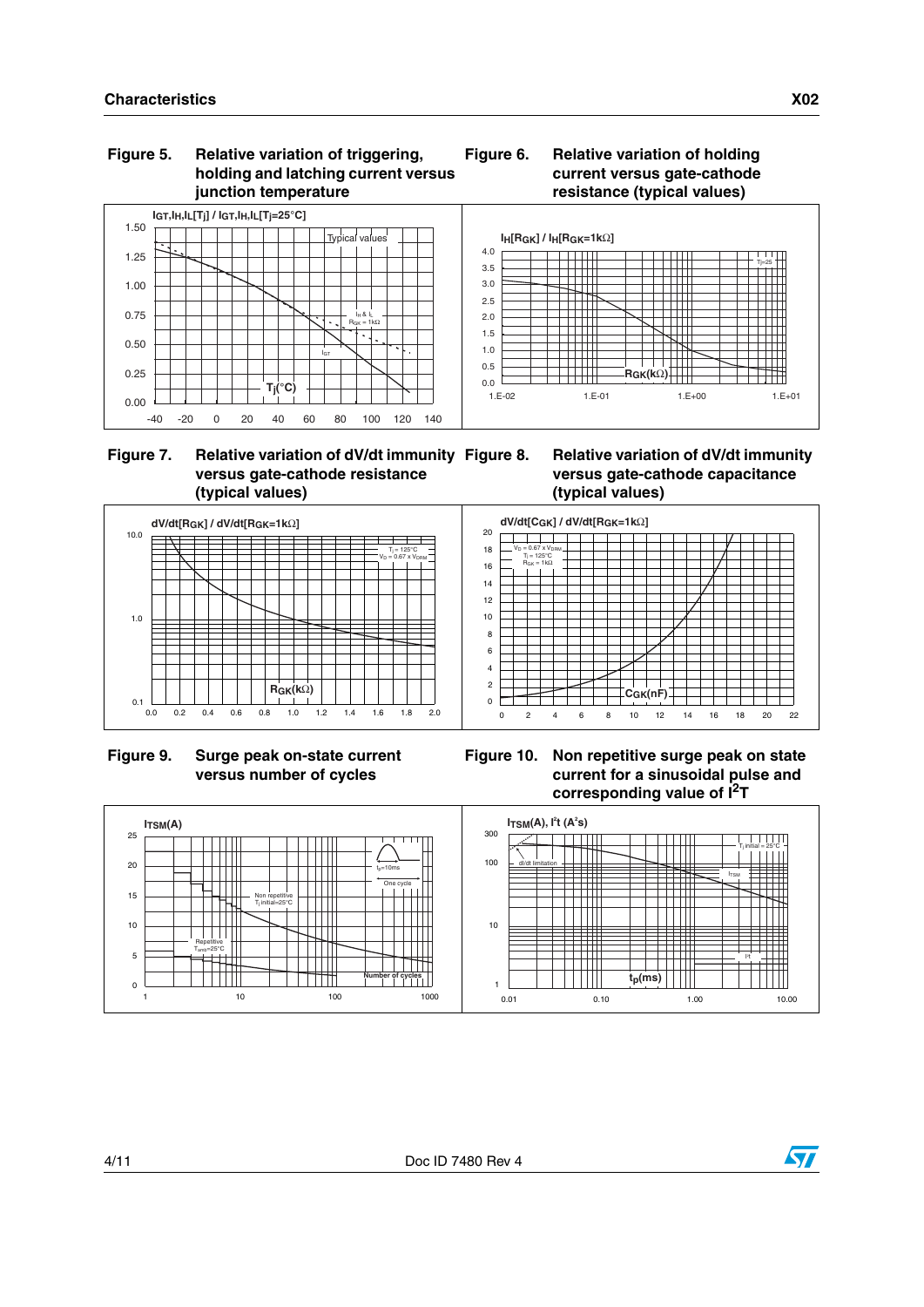### **Figure 11. On-state characteristics (maximum Figure 12. Thermal resistance junction to values)**

### **ambient versus copper surface under tab (SOT-223, SMBflat-3L)**



**2 Ordering information scheme**





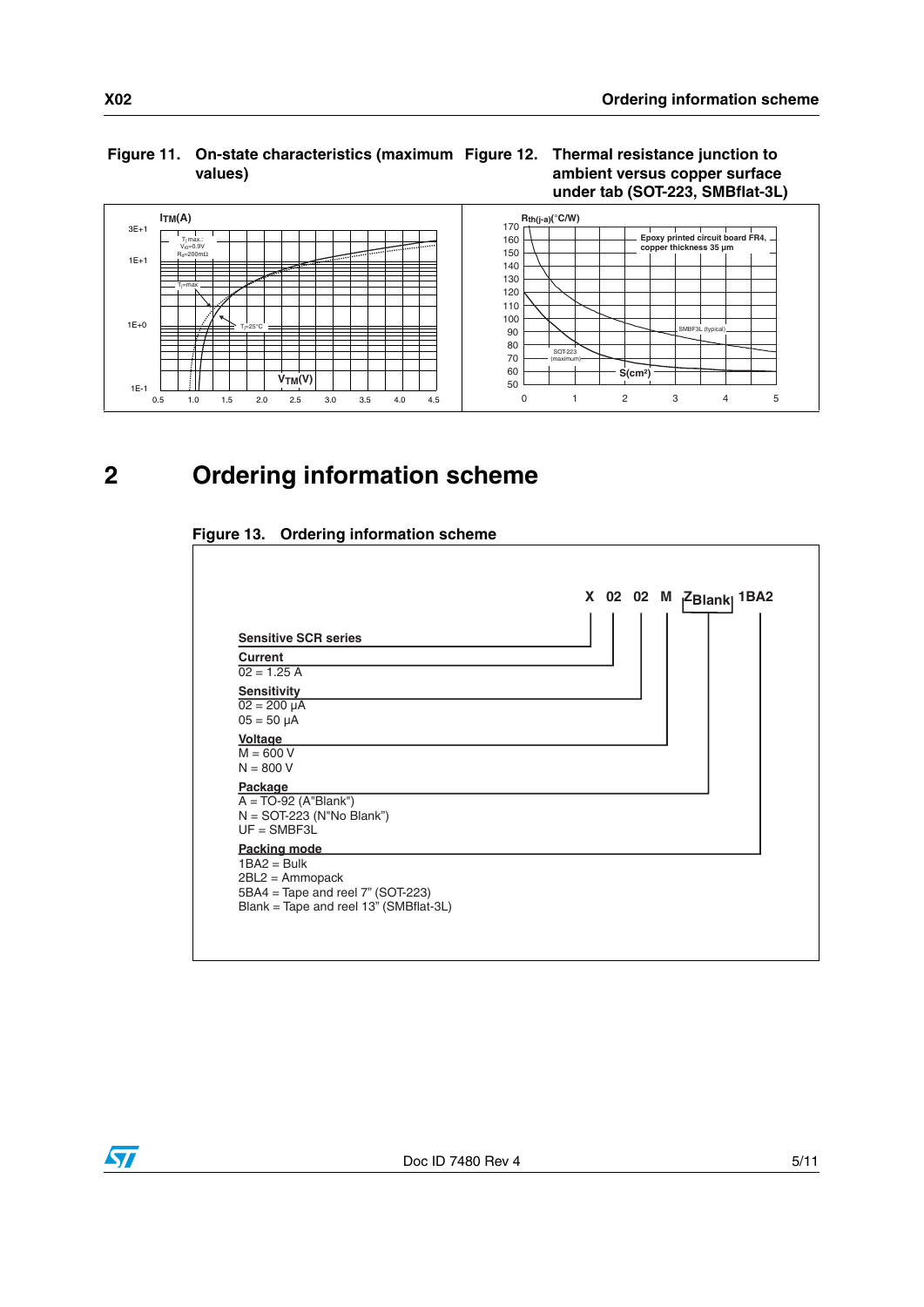## **3 Package information**

- Epoxy meets UL94, V0
- Lead-free packages

In order to meet environmental requirements, ST offers these devices in different grades of ECOPACK $^{\circledR}$  packages, depending on their level of environmental compliance. ECOPACK $^{\circledR}$ specifications, grade definitions and product status are available at: **www.st.com**. ECOPACK® is an ST trademark.

Table 6. **TO-92 dimensions** 



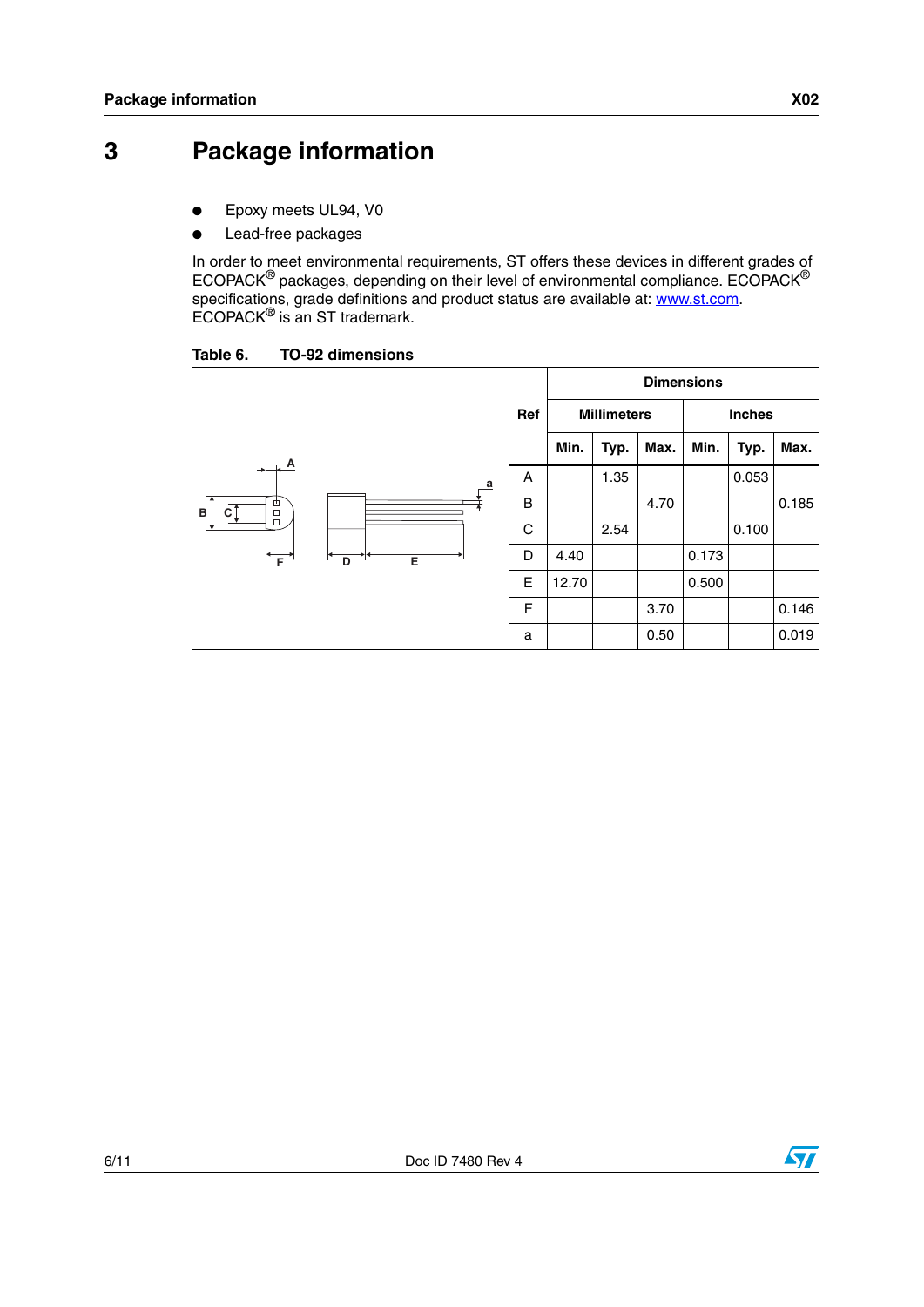

#### Table 7. **SOT-223 dimensions**

1. Do not include mold flash or protrusions. Mold flash or protrusions shall not exceed 0.15mm (0.006inches)



#### **Figure 14. SOT-223 footprint**

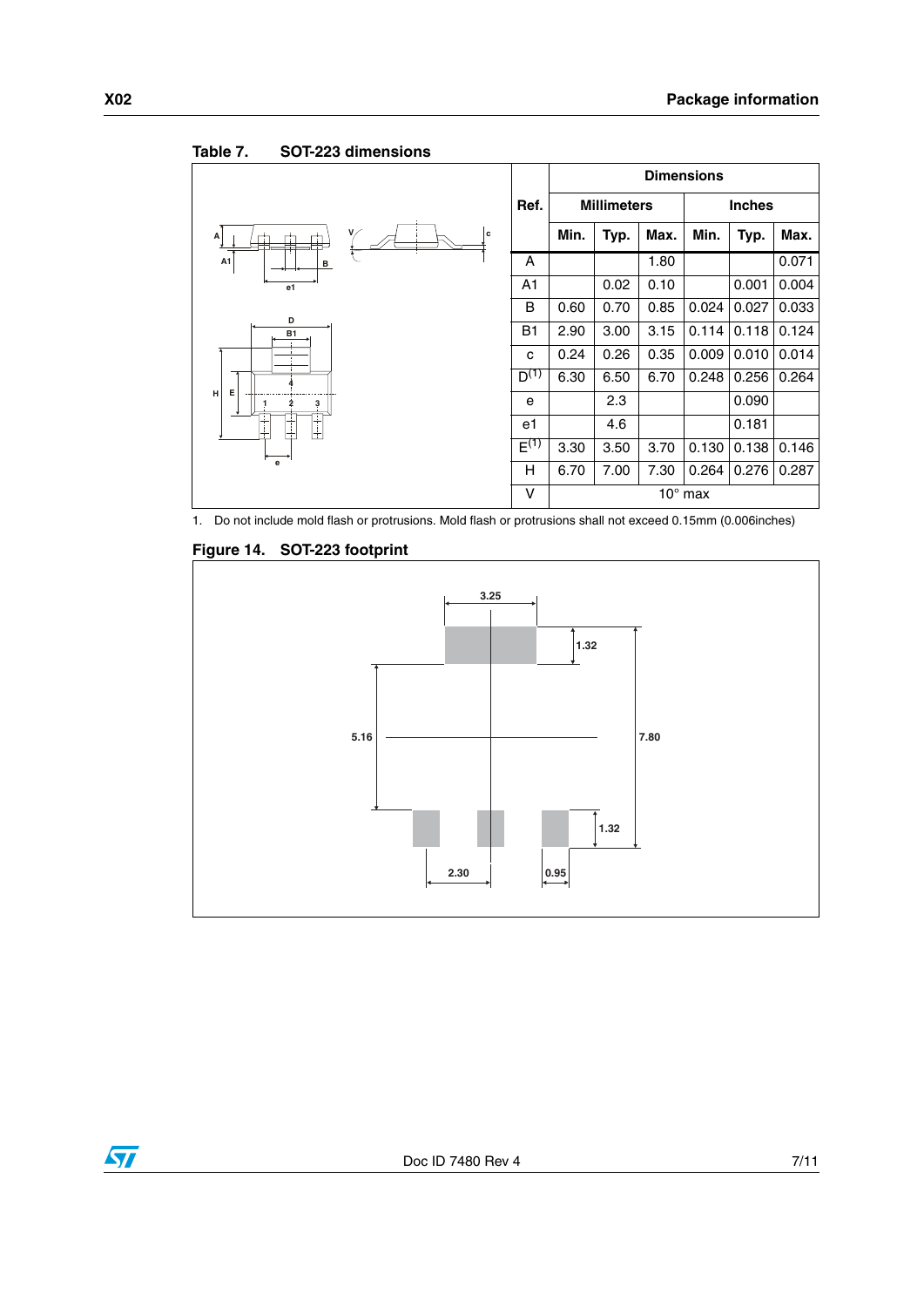|                                                             |                |      |      |                    | <b>Dimensions</b> |               |       |
|-------------------------------------------------------------|----------------|------|------|--------------------|-------------------|---------------|-------|
|                                                             | Ref.           |      |      | <b>Millimeters</b> |                   | <b>Inches</b> |       |
|                                                             |                | Min. | Typ. | Max.               | Min.              | Typ.          | Max.  |
|                                                             | A              | 0.90 |      | 1.10               | 0.035             |               | 0.043 |
| $A \overline{I}$<br>$c -$                                   | b              | 0.35 |      | 0.65               | 0.014             |               | 0.026 |
| $e_{\rightarrow}$<br>$\overline{D}$<br>b <sub>2x</sub><br>÷ | b4             | 1.95 |      | 2.20               | 0.07              |               | 0.087 |
| $\sqrt{\phantom{a}}$ L <sub>2</sub> 2x<br>L 2x<br>t<br>Li   | c              | 0.15 |      | 0.40               | 0.006             |               | 0.016 |
| E<br>E <sub>1</sub><br>년<br>LŢ                              | D              | 3.30 |      | 3.95               | 0.130             |               | 0.156 |
|                                                             | E              | 5.10 |      | 5.60               | 0.201             |               | 0.220 |
| t L2<br>b4                                                  | E1             | 4.05 |      | 4.60               | 0.156             |               | 0.181 |
|                                                             | L              | 0.75 |      | 1.50               | 0.030             |               | 0.059 |
|                                                             | L1             |      | 0.40 |                    |                   | 0.016         |       |
|                                                             | L <sub>2</sub> |      | 0.60 |                    |                   | 0.024         |       |
|                                                             | e              |      | 1.60 |                    |                   | 0.063         |       |

Table 8. **SMBflat-3L dimensions** 

**Figure 15. SMBflat-3L footprint dimensions**



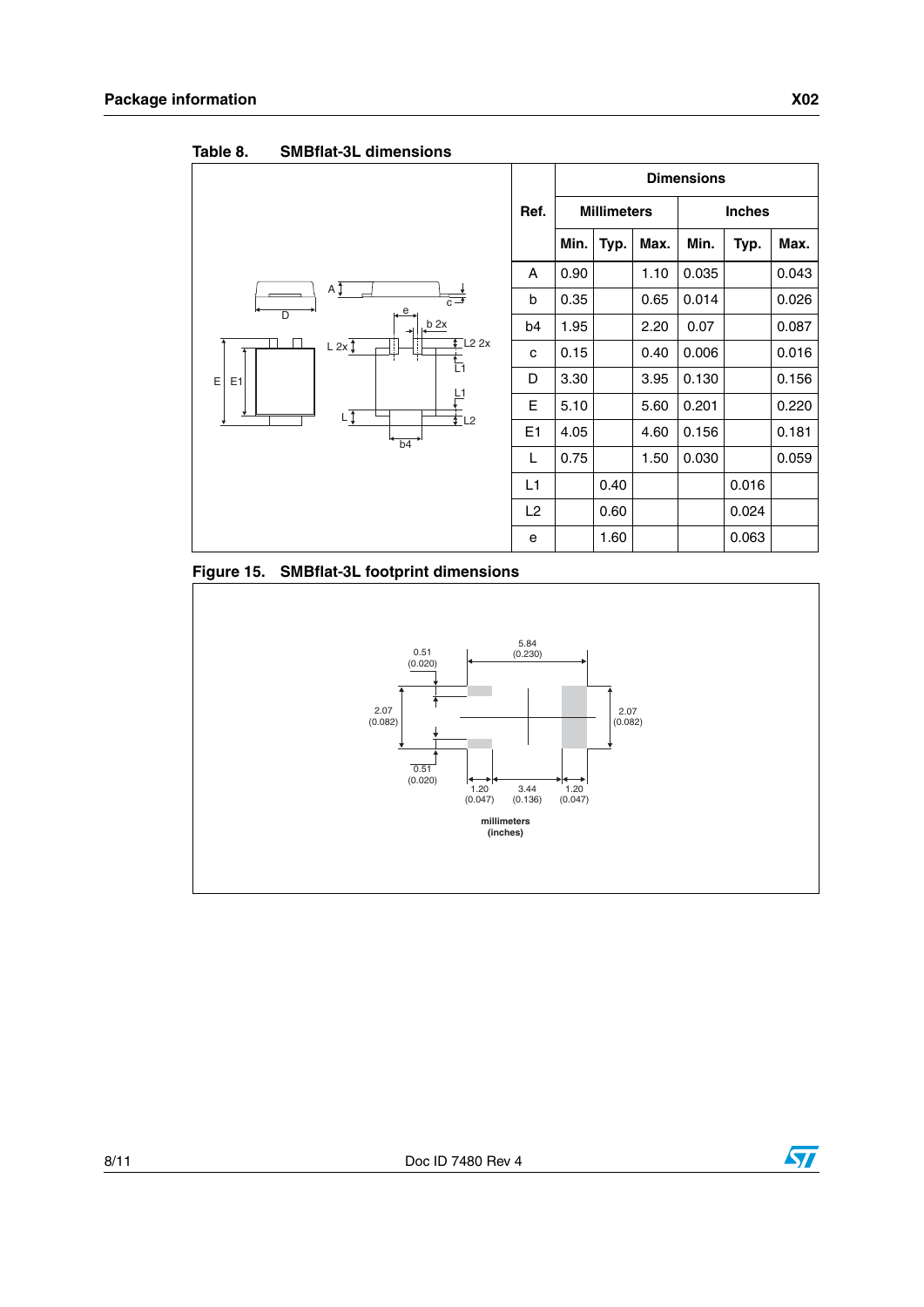

**Figure 16. Footprint and connectors for SOT-223 or SMBflat-3L (dimensions in mm)**

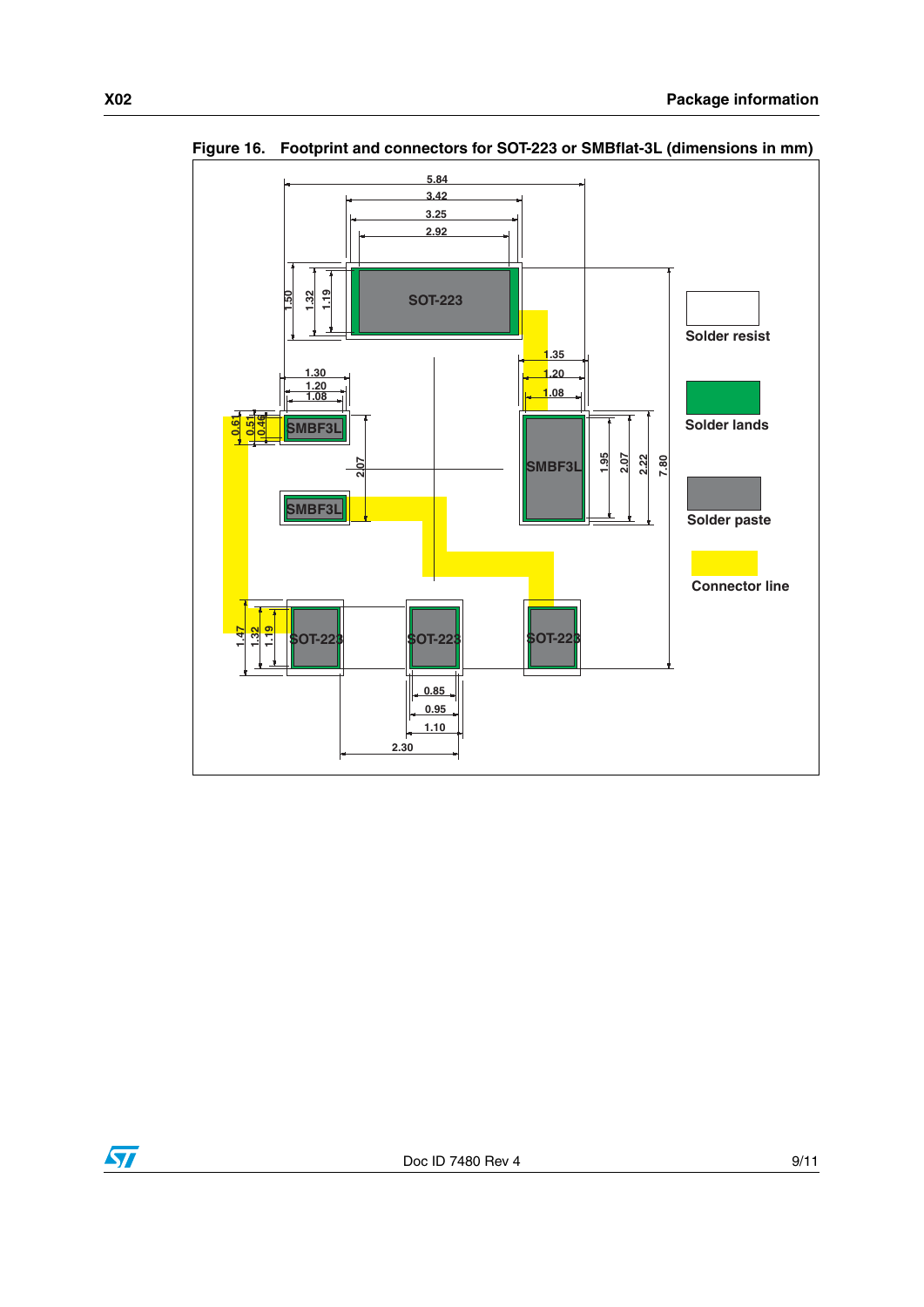# **4 Ordering information**

| Order code   | <b>Marking</b>   | Package    | Weight           | <b>Base qty</b> | Delivery mode |
|--------------|------------------|------------|------------------|-----------------|---------------|
| X0202MA 1BA2 | X0202 MA         | TO-92      | 0.2 <sub>g</sub> | 2500            | <b>Bulk</b>   |
| X0202MA 2BL2 | X0202 MA         | TO-92      | 0.2 <sub>g</sub> | 2000            | Ammopack      |
| X0202MN5BA4  | X2M              | SOT-223    | 0.12 g           | 1000            | Tape and reel |
| X0202NA 1BA2 | X0202 NA         | TO-92      | 0.2 <sub>g</sub> | 2500            | <b>Bulk</b>   |
| X0202NA 2BL2 | X0202 NA         | TO-92      | 0.2 <sub>g</sub> | 2000            | Ammopack      |
| X0202NN5BA4  | X <sub>2</sub> N | SOT-223    | 0.12 g           | 1000            | Tape and reel |
| X0205MA 1BA2 | X0205 MA         | TO-92      | 0.2 <sub>g</sub> | 2500            | <b>Bulk</b>   |
| X0205MA 2BL2 | X0205 MA         | TO-92      | 0.2 <sub>g</sub> | 2000            | Ammopack      |
| X0205NA 1BA2 | X0205 NA         | TO-92      | 0.2 <sub>g</sub> | 2500            | Bulk          |
| X0202NUF     | X <sub>2</sub> N | SMBflat-3L | 46.914 mg        | 5000            | Tape and reel |

#### Table 9. **Ordering information**

## **5 Revision history**

#### Table 10. **Document revision history**

| <b>Date</b> | <b>Revision</b> | <b>Changes</b>                                  |  |
|-------------|-----------------|-------------------------------------------------|--|
| Sep-2000    |                 | Previous issue                                  |  |
| 14-Jan-2011 | Λ               | Added SMBflat-3L package and ECOPACK statement. |  |